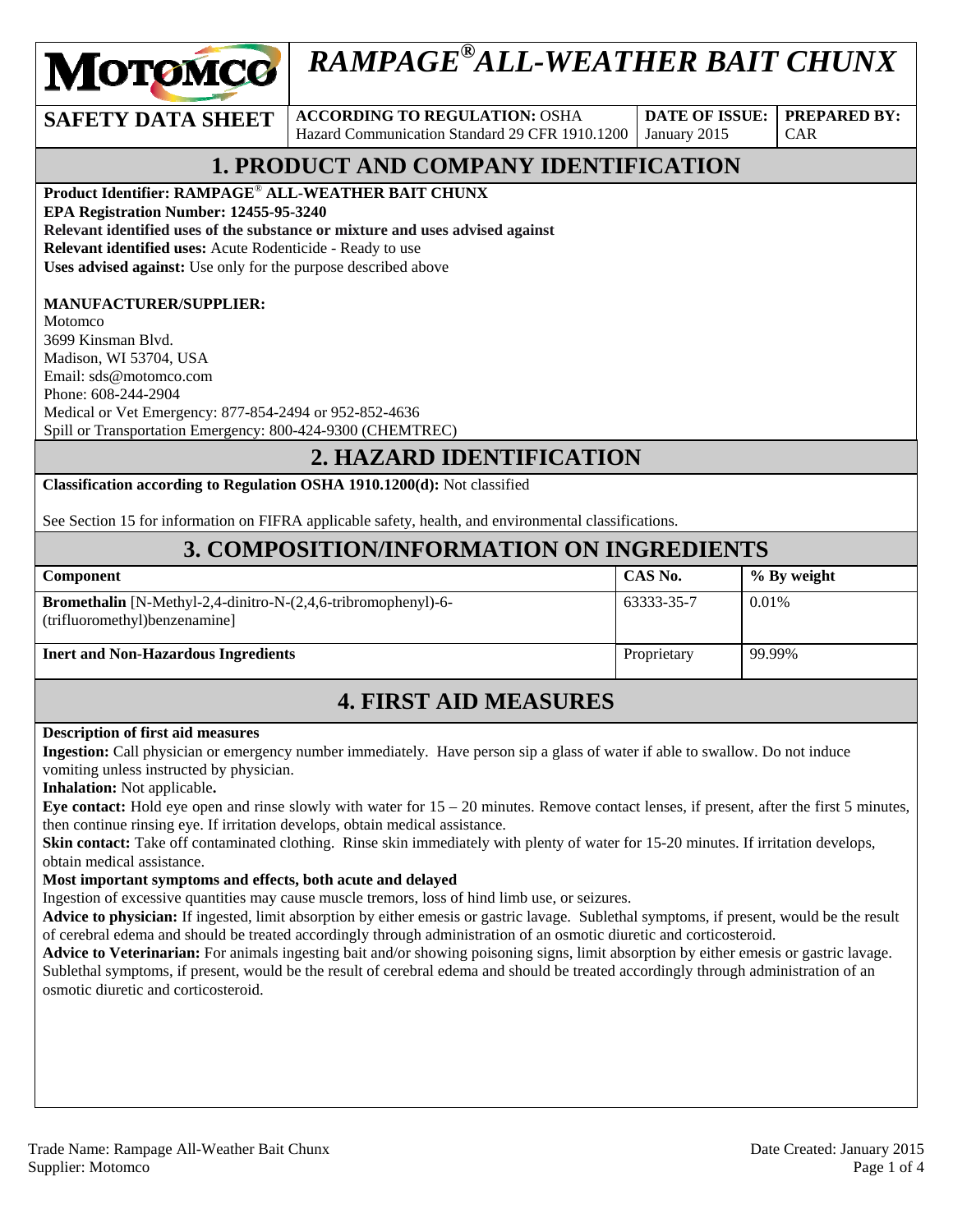# **5. FIRE-FIGHTING MEASURES**

#### **Extinguishing media**

Suitable Extinguishing Media: water, foam or inert gas.

Unsuitable Extinguishing Media: None known.

**Special hazards arising from the mixture:** High temperature decomposition or burning in air can result in the formation of toxic gases, which may include carbon monoxide and traces of nitrogen and hydrobromic acid.

**Advice for firefighters:** Wear protective clothing and self-contained breathing apparatus.

### **6. ACCIDENTAL RELEASE MEASURES**

**Personal precautions, protective equipment and emergency procedures**: Gloves should be worn when handling the bait. Collect spillage without creating dust.

**Environmental precautions:** Do not allow bait to enter drains or water courses. Where there is contamination of streams, rivers or lakes contact the appropriate environment agency.

#### **Methods and materials for containment and cleaning up**

**For Containment:** Sweep up spilled material immediately. Place in properly labeled container for disposal or re-use.

**For Cleaning Up:** Wash contaminated surfaces with detergent. Dispose of all wastes in accordance with all local, regional and national regulations.

**Reference to other sections:** Refer to Sections 7, 8 & 13 for further details of personal precautions, personal protective equipment and disposal considerations.

# **7. HANDLING AND STORAGE**

**Precautions for safe handling**: Do not handle the product near food, animal foodstuffs or drinking water. As soon as possible, wash hands thoroughly after applying bait and before eating, drinking, chewing gum, using tobacco, or using the toilet.

**Conditions for safe storage, including any incompatibilities:** Store only in original container in a cool, dry place, inaccessible to pets and wildlife. Do not contaminate water, food or feed by storage or disposal. Keep containers closed and away from other chemicals.

### **8. EXPOSURE CONTROLS/PERSONAL PROTECTION**

| <b>Established Limits</b> |  |
|---------------------------|--|
|                           |  |

| <b>Component</b>   | OSHA            | CGIH            | <b>Other Limits</b> |
|--------------------|-----------------|-----------------|---------------------|
| <b>Bromethalin</b> | Not Established | Not Established | Not Established     |

**Appropriate Engineering Controls:** Not required

**Occupational exposure limits:** Not established

#### **Personal Protective Equipment:**

**Respiratory protection:** Not required

**Eye protection:** Not required

**Skin protection:** Shoes plus socks, and waterproof gloves.

**Hygiene recommendations:** Wash thoroughly with soap and water after handling.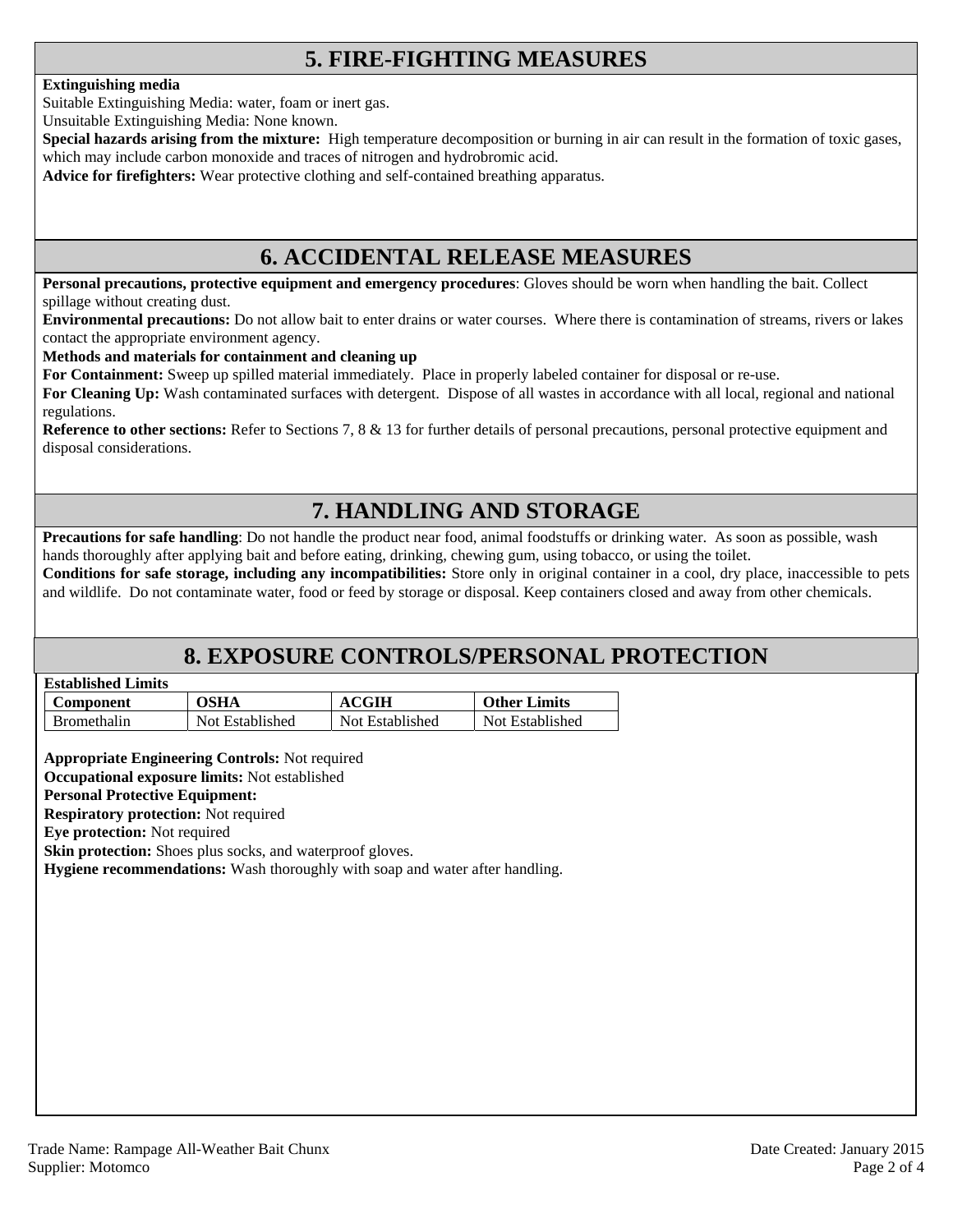## **9. PHYSICAL AND CHEMICAL PROPERTIES**

| Information on basic physical and chemical properties |                                                                                          |  |  |
|-------------------------------------------------------|------------------------------------------------------------------------------------------|--|--|
| Appearance/Color:                                     | Purple wax block                                                                         |  |  |
| Odor:                                                 | Sweet grain-like                                                                         |  |  |
| <b>Odor Threshold:</b>                                | Not applicable, odor not associated with a hazardous material.                           |  |  |
| pH:                                                   | Not applicable, Rampage All-Weather Bait Chunx is not dispersible with water.            |  |  |
| <b>Melting point:</b>                                 | Not applicable to rodenticide bait                                                       |  |  |
| <b>Boiling point:</b>                                 | Not applicable to rodenticide bait                                                       |  |  |
| <b>Flash point:</b>                                   | Not applicable, Rampage All-Weather Bait Chunx does not contain components classified as |  |  |
|                                                       | flammable.                                                                               |  |  |
| <b>Evaporation rate:</b>                              | Not applicable, Rampage All-Weather Bait Chunx is a solid.                               |  |  |
| <b>Upper/lower flammability or</b>                    | Not applicable, Rampage All-Weather Bait Chunx does not contain components classified as |  |  |
| explosive limits:                                     | flammable or explosive.                                                                  |  |  |
| <b>Vapor Pressure:</b>                                | Not applicable to rodenticide bait                                                       |  |  |
| <b>Vapor Density:</b>                                 | NA: Rampage All-Weather Bait Chunx is a solid                                            |  |  |
| <b>Relative Density:</b>                              | 1.16 g/mL @ $20^{\circ}$ C                                                               |  |  |
| <b>Solubility (water):</b>                            | Not water soluble                                                                        |  |  |
| <b>Solubility (solvents):</b>                         | Not applicable to rodenticide bait                                                       |  |  |
| <b>Partition coefficient: n-</b>                      | Not applicable to rodenticide bait                                                       |  |  |
| octanol/water:                                        |                                                                                          |  |  |
| <b>Auto-ignition temperature:</b>                     | Not applicable, Rampage All-Weather Bait Chunx does not contain components classified as |  |  |
|                                                       | flammable.                                                                               |  |  |
| <b>Decomposition temperature:</b>                     | Not applicable to rodenticide bait                                                       |  |  |
| <b>Viscosity:</b>                                     | Not applicable, Rampage All-Weather Bait Chunx is not a liquid.                          |  |  |
|                                                       | <b>10. STABILITY AND REACTIVITY</b>                                                      |  |  |

**Reactivity:** Stable when stored in original container in a cool, dry location.

**Chemical stability:** Stable when stored in original container in a cool, dry location.

**Possibility of hazardous reactions:** Refer to Hazardous decomposition products

**Conditions to avoid:** Avoid extreme temperatures (below 0°C or above 40°C).

**Incompatible materials**: Avoid strongly alkaline materials.

**Hazardous decomposition products:** High temperature decomposition or burning in air can result in the formation of toxic gases, which may include carbon monoxide and traces of nitrogen and hydrobromic acid.

# **11. TOXICOLOGICAL INFORMATION**

**Information on toxicological effects** 

**Acute Toxicity** 

**LD50, oral (ingestion):** >5000 mg/kg (rats) (Bromethalin Rat LD50 oral: 10.7 (males), 9.1 (females) mg/kg bw).

**LD50, dermal (skin contact):** > 5001 mg/kg (rats) (Bromethalin rabbit LD50 dermal: 2000 mg/kg bw).

**LC50, inhalation:** Rampage All-Weather Bait Chunx is a wax block and therefore exposure by inhalation is not relevant.

**Skin corrosion/irritation:** Not irritating to skin.

**Serious eye damage/Irritation:** Not irritating to eyes.

**Respiratory or skin sensitization:** Dermal sensitization: Not a Sensitizer (Guinea pig maximization test).

**Germ cell mutagenicity:** Rampage All-Weather Bait Chunx contains no components known to have a mutagenetic effect.

| <b>Carcinogenicity:</b> Rampage All-Weather Bait Chunx contains no components known to have a carcinogenetic effect. |            |             |             |
|----------------------------------------------------------------------------------------------------------------------|------------|-------------|-------------|
| <b>Components</b>                                                                                                    | NTP        | <b>IARC</b> | <b>OSHA</b> |
| Bromethalin                                                                                                          | Not listed | Not listed  | Not listed  |

**Reproductive Toxicity:** Rampage All-Weather Bait Chunx: No data

**Aspiration Hazard:** Not applicable. Rampage All-Weather Bait Chunx is a wax block.

**Target Organ Effects:** None.

### **12. ECOLOGICAL INFORMATION**

**Ecotoxicity Effects:** This product is extremely toxic to mammals and birds. Dogs and other predatory and scavenging mammals and birds might be poisoned if they feed upon animals that have eaten this bait. Do not apply directly to water, or to areas where surface water is present or to intertidal areas below the mean high water mark. Runoff also may be hazardous to aquatic organisms in water adjacent to treated areas. Do not contaminate water when disposing of equipment wash water or rinsate.

**Persistence and degradability:** Rampage All-Weather Bait Chunx is inherently biodegradable.

**Bioaccumulative potential:** Not determined for Rampage All-Weather Bait Chunx. Bromethalin water solubility is extremely low (< 0.1mg/l).